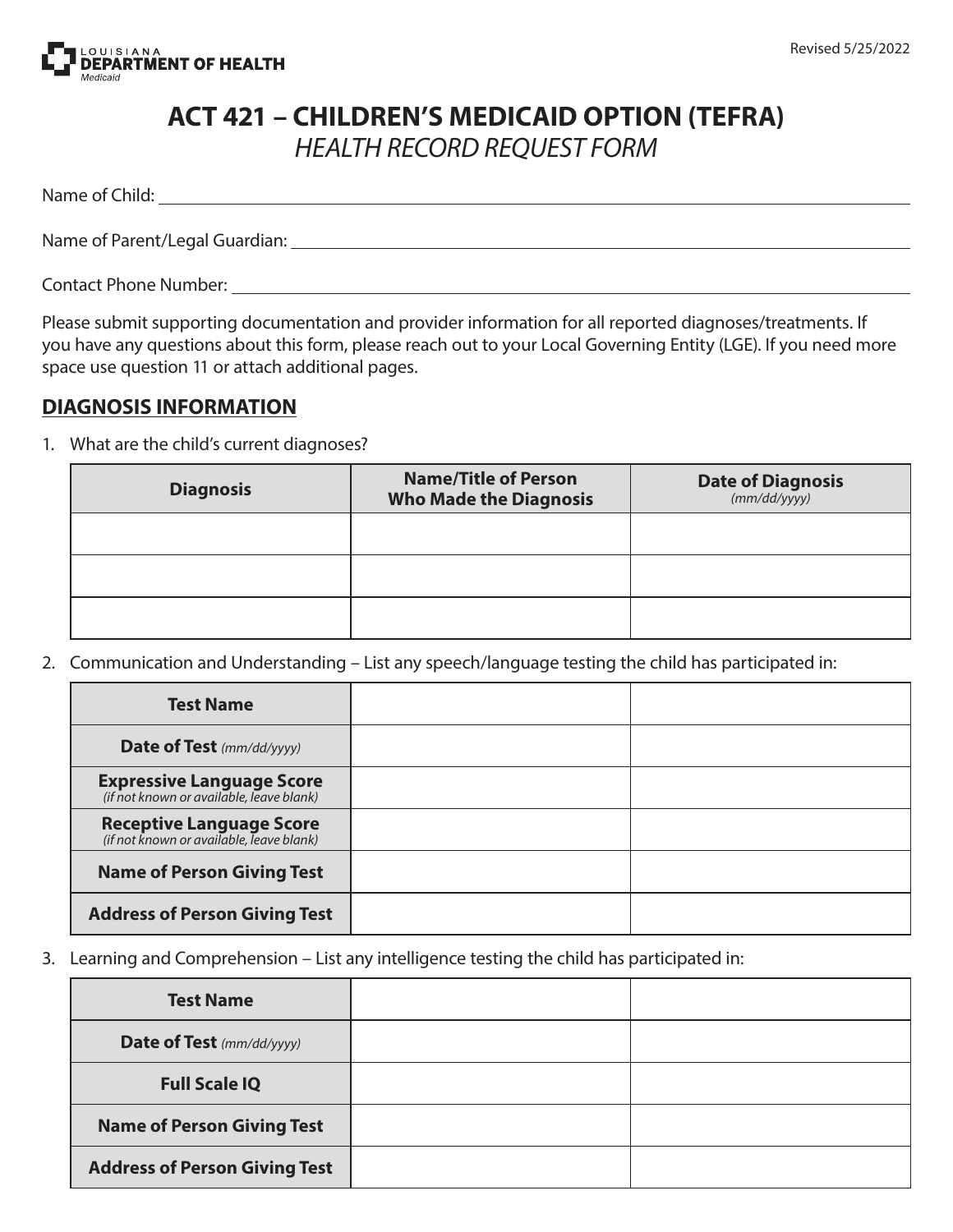4. Providers – List all current providers (physicians, home health, social service, etc.) and their contact information (you can sign an *Authorization to Release or Obtain Health Information Form (HIPAA 202L)* to authorize LDH to obtain necessary medical records directly from providers):

| <b>Name of Provider</b> | <b>Address</b> | <b>Phone Number</b> | <b>Specialization</b> |
|-------------------------|----------------|---------------------|-----------------------|
|                         |                |                     |                       |
|                         |                |                     |                       |
|                         |                |                     |                       |
|                         |                |                     |                       |

5. Therapy – List any therapies (occupational, physical, speech, etc.) in which the child participates:

| <b>Name of Provider</b>                              |  |  |
|------------------------------------------------------|--|--|
| <b>Address</b>                                       |  |  |
| <b>Phone Number</b>                                  |  |  |
| <b>Type of Therapy</b>                               |  |  |
| <b>Place of Therapy</b> (school, home, clinic, etc.) |  |  |
| <b>Number of Sessions</b><br>(per week)              |  |  |

6. Hospitalizations – Has the child been in the hospital in the past two years?  $\Box$  Yes  $\Box$  No If yes, please provide the following information:

| <b>Name of Hospital</b>                  |  |  |
|------------------------------------------|--|--|
| <b>Address of Hospital</b>               |  |  |
| <b>Reason for Admission</b>              |  |  |
| <b>Date of Admission</b><br>(mm/dd/yyyy) |  |  |
| <b>Date of Discharge</b><br>(mm/dd/yyyy) |  |  |

7. Current Medications – list all prescription medications (including chemotherapy) the child routinely takes:

| <b>Name of Medication</b> | <b>How Often</b> | <b>How Taken</b> | <b>Side Effects</b> |
|---------------------------|------------------|------------------|---------------------|
|                           |                  |                  |                     |
|                           |                  |                  |                     |
|                           |                  |                  |                     |
|                           |                  |                  |                     |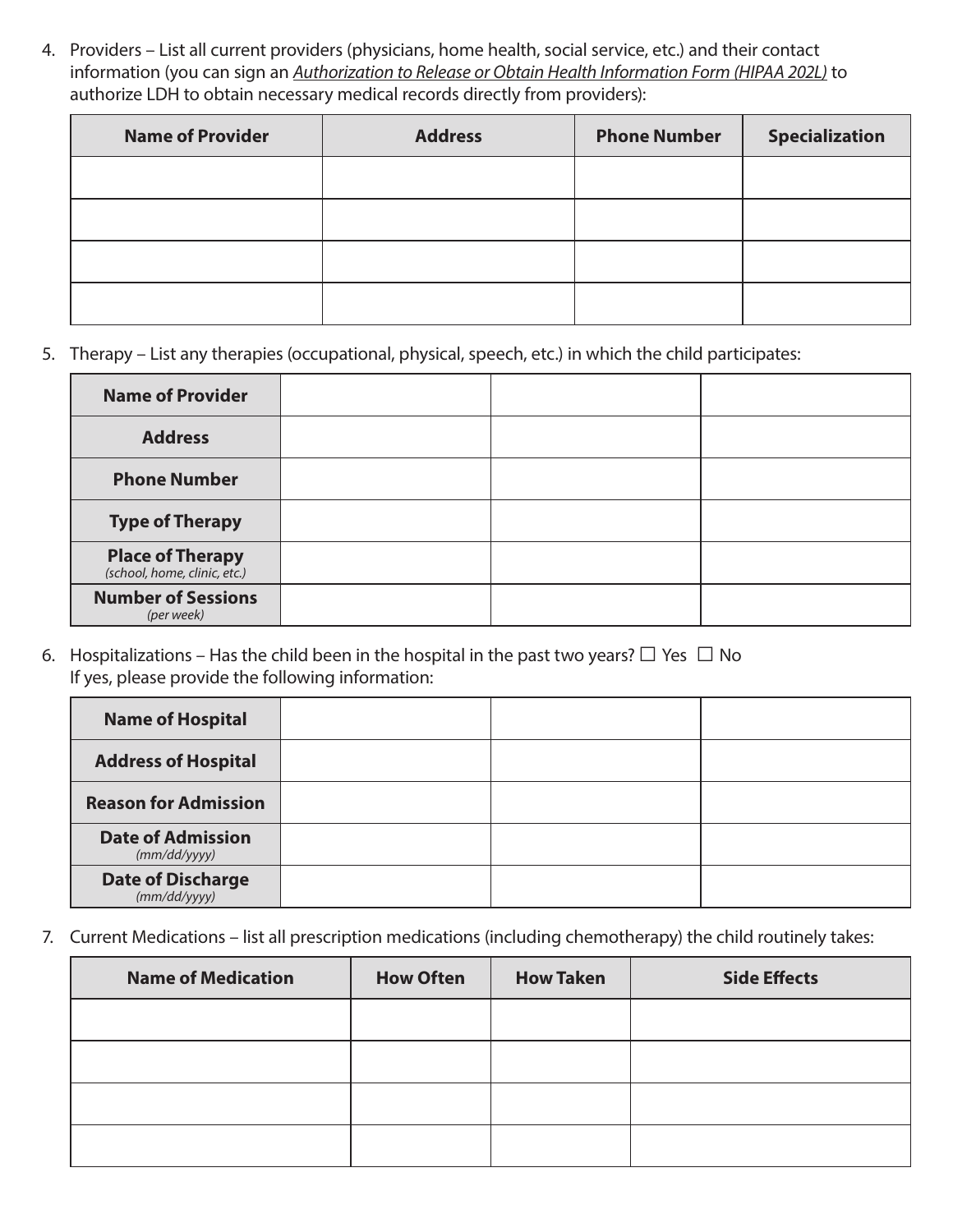8. Current Medical/Nursing Care Needs – please indicate the child's current care needs, how often they are required, their start date, and amount of help the child needs or if the child is independent with needed care:

|        | <b>Care Needed</b>                      | <b>How Often</b> | <b>Start Date</b><br>(mm/dd/yyyy) | <b>Amount of Help Needed</b> |
|--------|-----------------------------------------|------------------|-----------------------------------|------------------------------|
| $\Box$ | Apnea monitor                           |                  |                                   |                              |
| $\Box$ | Nebulizer                               |                  |                                   |                              |
| $\Box$ | Oxygen                                  |                  |                                   |                              |
| $\Box$ | Suction                                 |                  |                                   |                              |
| $\Box$ | Tracheostomy care                       |                  |                                   |                              |
| $\Box$ | Ventilator                              |                  |                                   |                              |
| $\Box$ | IV line indwelling                      |                  |                                   |                              |
| $\Box$ | <b>Total Parenteral Nutrition (TPN)</b> |                  |                                   |                              |
| $\Box$ | Bowel program                           |                  |                                   |                              |
| $\Box$ | <b>Dialysis</b>                         |                  |                                   |                              |
| $\Box$ | Ostomy care                             |                  |                                   |                              |
| $\Box$ | Tube feeding                            |                  |                                   |                              |
| $\Box$ | Urinary catheter care                   |                  |                                   |                              |
| $\Box$ | Other:                                  |                  |                                   |                              |
| $\Box$ | Other:                                  |                  |                                   |                              |
| $\Box$ | Other:                                  |                  |                                   |                              |

9. School – Does the child have an Individualized Education Program (IEP)?  $\Box$  Yes  $\Box$  No Is the child enrolled in special education?  $\square$  Yes  $\square$  No If yes to either of these questions, please provide the following information:

| <b>Name of School</b>  |  |  |
|------------------------|--|--|
| <b>Grade Level</b>     |  |  |
| <b>Name of Teacher</b> |  |  |
| <b>Address</b>         |  |  |
| <b>Phone Number</b>    |  |  |